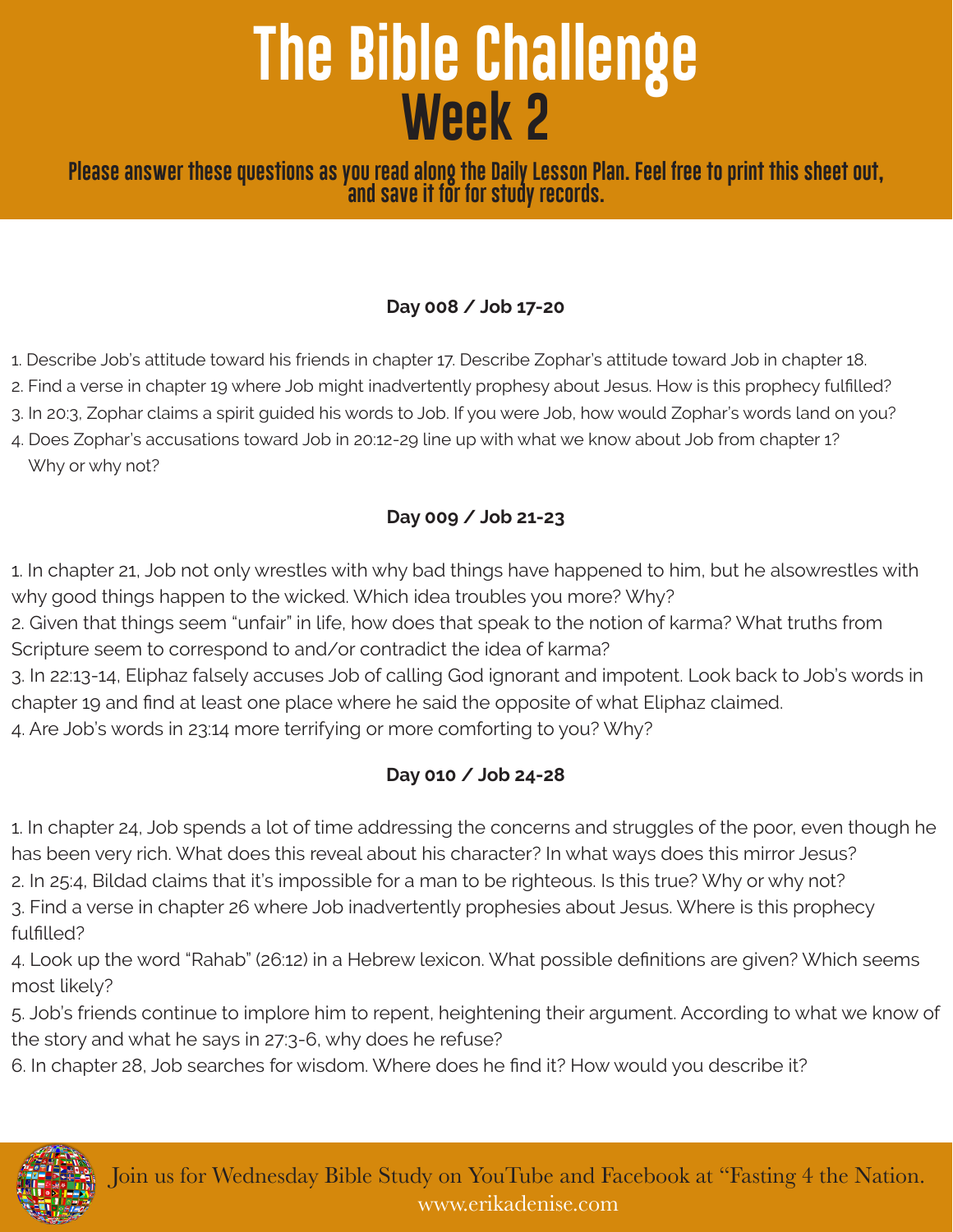# **The Bible Challenge Week 2**

**Please answer these questions as you read along the Daily Lesson Plan. Feel free to print this sheet out, and save it for for study records.**

#### **Day 011 / Job 29-31**

1. Considering all Job has lost, how frequently does he refer to his former possessions or wealth? What are the things he seems to mourn losing the most?

2. In chapter 31, Job considers all his ways to see if there's any unknown sin in his heart or life. He offers just responses to any potential sin. Circle every "if" in your Bible, then read each "if" statement, taking time to consider if any resonate with you personally. If so, spend some time in repentance and ask for God's help to desire better things.

3. For each "if" statement, consider what it reveals about what God loves and hates. Write a list of each. (Hint: the things God hates oppose or violate what He loves. For instance, God hates pride because He loves humility, etc.)

## **Day 012 / Job 32-34**

1. Describe Elihu based on what we see about him in 32:1-5. At this point in the reading, do you think you'll agree with what he says? Why or why not?

2. Do you see any verse(s) in this speech that point to Elihu's possible humility? What about possible arrogance?

3. In 33:19-30, Elihu claims that God uses trials as a means to produce repentance. How have you seen this in your own life? What aspects of God's character are revealed in this?

4. Is Elihu's opinion of Job's problem different from that of Job's other three friends? If so, how?

## **Day 013 / Job 35-37**

1. Summarize the two complementary statements Elihu makes in 35:5-7.

2. In 36:1-4 Elihu claims to be speaking on God's behalf. Based on what we've read so far, does he seem to be right or wrong in this claim? Why or why not?

3. "The godless in heart cherish anger" (36:13). Think of a time when you cherished anger. What were you angry about? Was it something that angers God too? Did cherishing anger draw you closer to God? 4. In 36:21, Elihu seems to be saying that people use pain as an excuse to sin. Give some examples (personal or generalized) of how this might manifest.